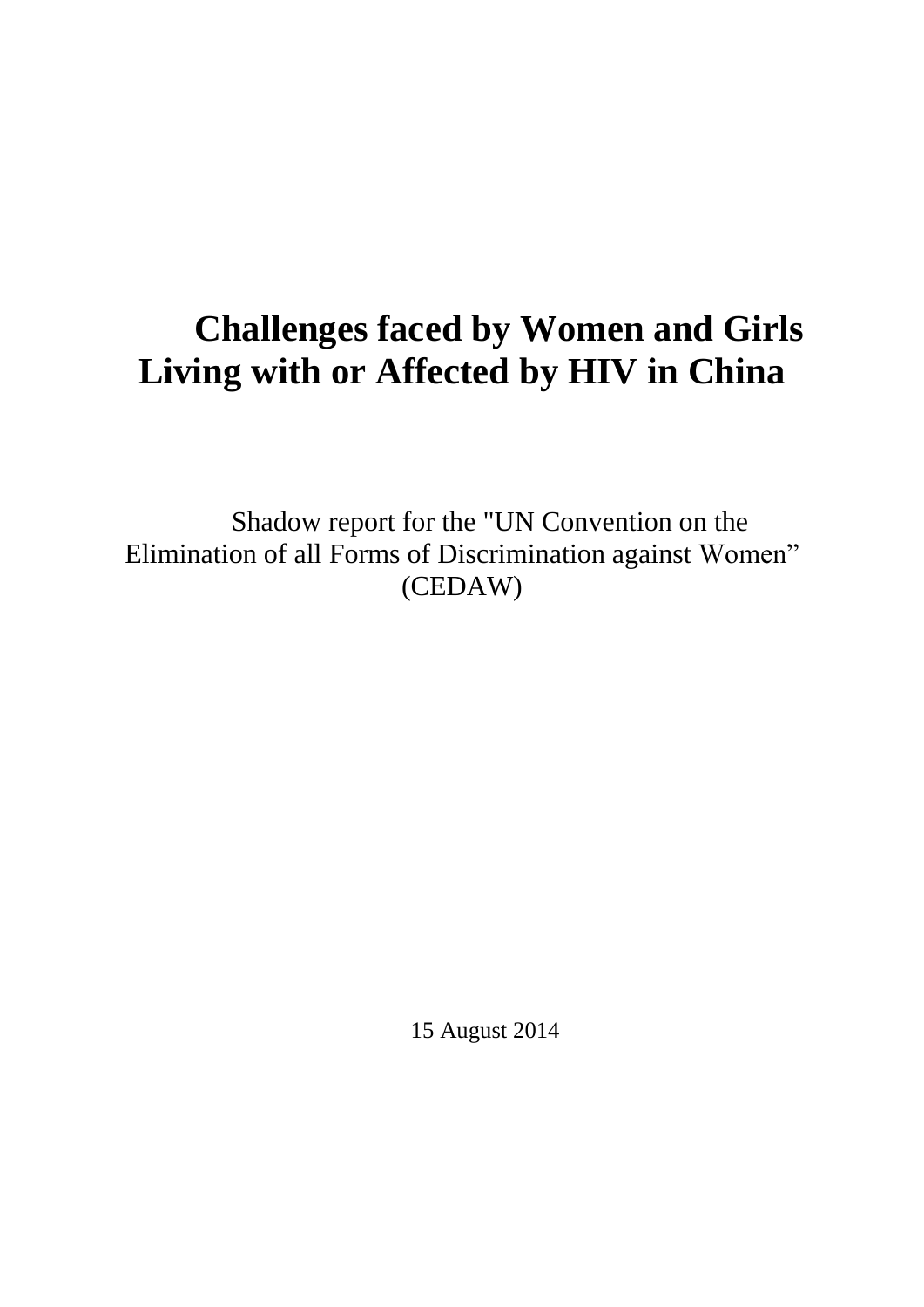|               | 4.1 The spread of AIDS across Chinese women is not optimistic. Female sex workers and    |
|---------------|------------------------------------------------------------------------------------------|
|               | 4.1.1 Chinese female AIDS epidemic on the rise, the male-female ratio is shrinking each  |
|               |                                                                                          |
|               | 4.2 Women receive HIV-related care, but the quality of coverage or service needs to be   |
|               | 4.2.1 Detection and consultation service gradually improving, but the extent of women    |
|               | 4.2.2 Informing spouses reduces the risk of spousal transmission, but condom usage still |
|               | 4.2.3 Antiretroviral therapy and follow-up coverage expanding year by year, but some     |
| not defined.8 | 4.2.4 PMTCT work has made progress, but still requires standardizationError! Bookmark    |
|               |                                                                                          |
|               | 4.3.1 Encounter prevarication and differential medical treatments in medication  8       |
|               | 4.3. 2 Self-humiliation and employer discrimination coexist in employment 9              |
|               |                                                                                          |
|               |                                                                                          |
|               |                                                                                          |
|               |                                                                                          |
|               | 4.4.2 Weak sense of self-protection of rights using law and regulations, problem of      |
|               | 4.4.3 Some law, regulation, and AIDS prevention strategies are contradictory 100         |
|               |                                                                                          |
|               |                                                                                          |
|               |                                                                                          |

# **Content**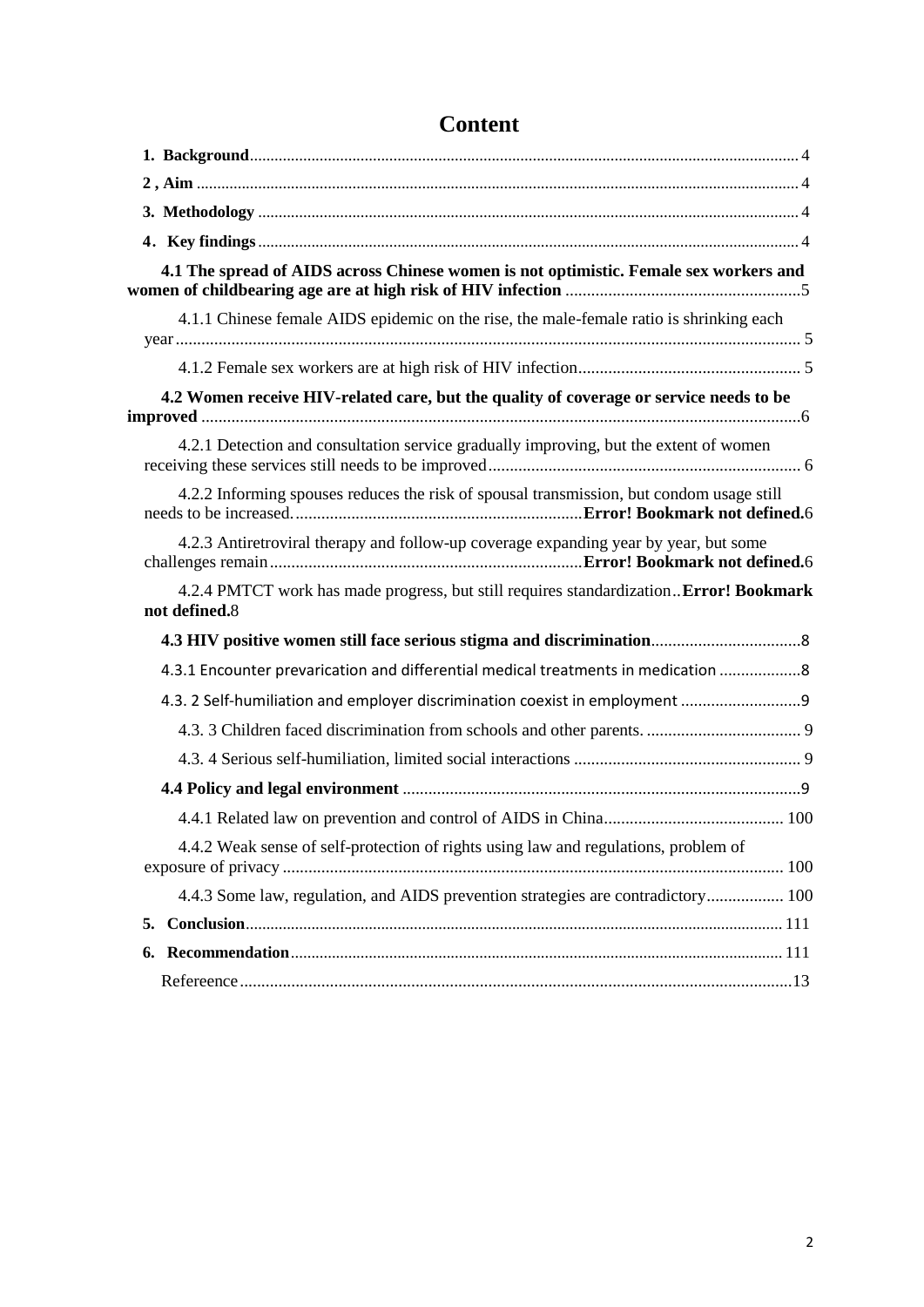# **Abbreviations**

<span id="page-2-0"></span>

| <b>AIDS</b>  | Acquired immunodeficiency syndrome (AIDS)                                     |
|--------------|-------------------------------------------------------------------------------|
| <b>HIV</b>   | Human Immunodeficiency Virus                                                  |
| <b>ARV</b>   | A Retrovirus                                                                  |
| <b>CEDAW</b> | Convention on the Elimination of All Forms of Discrimination<br>against Women |
| <b>CCW</b>   | Chinese communities infected women                                            |
| <b>FGD</b>   | Focus Group Discussion                                                        |
| <b>PLWHA</b> | People Living with HIV and AIDS                                               |
| <b>PMTCT</b> | Prevention of Mother To Child Transmission                                    |
| <b>VCT</b>   | Voluntary counseling and testing                                              |
| <b>PITC</b>  | Medical institutions providing testing and counseling                         |
| <b>FSW</b>   | Female sex workers                                                            |
| WLHIV        | Women Living with HIV                                                         |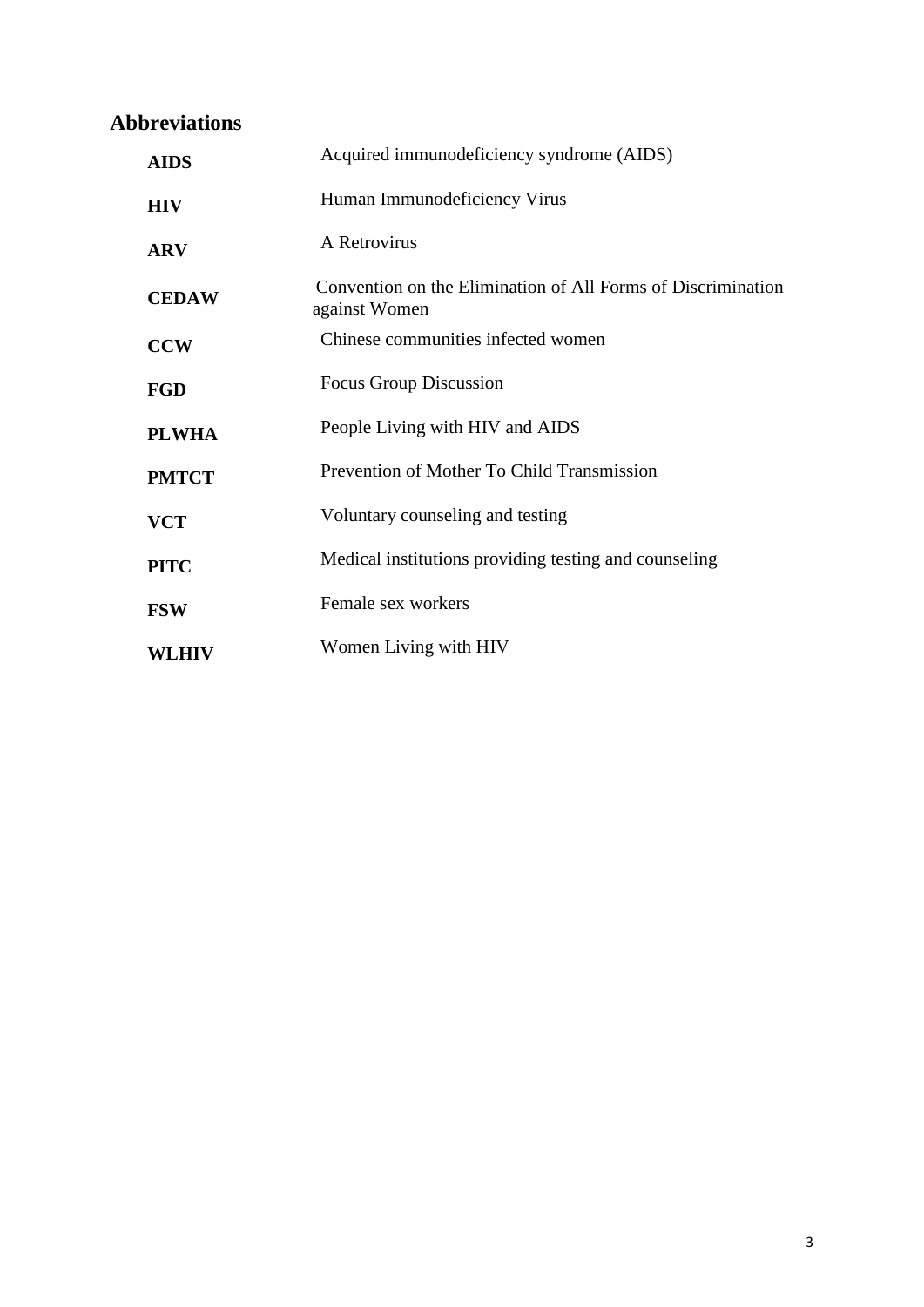# **1. Background**

The "Convention on the Elimination of All Forms of Discrimination against Women" (CEDAW) urges State Parties to overcome the structural obstacles faced in the elimination of discrimination against women in law, education, employment, medical assistance, and political and economic participation. China signed the Convention in 1980. Its latest submission to the CEDAW committee was the combined fifth and sixth periodic reports in 2004, which has been reviewed by the CEDAW Committee in August 2006. However, both the national report and the concluding remarks by the Committee at the time did not mention any issues related to women living with HIV.

More recently, the Government's seventh and eighth combined reports submitted to the Committee in 2012, mentioned specifically women living with HIV and their vulnerabilities. The government expressed significant concern for women living with HIV, especially in the area of mother-to-child transmission (MTCT).

# <span id="page-3-0"></span>**2. Objective**

The purpose of this shadow report is to provide the CEDAW committee more information on the current status of women living with HIV in China from the perspective of civil society organizations and women's groups. The further clarifies and emphasizes the current problems and challenges faced by Chinese women and girls living with or affected by with HIV and looks specifically into the situation of female sex workers affected by HIV. The goal of this report is to secure the better socio-economic protection and support for Chinese women and girls. We aim to attract the attention of the CEDAW Committee to have these issues reflected in the Committee's concluding observations. This report does not serve as a comprehensive review of the China's AIDS epidemic.

# <span id="page-3-1"></span>**3. Methodology**

The report is based on an extensive literature review and desk research combined with first hand information collected during two separate focus group interviews. The first focus group included 13 members of the Henan Women Network against AIDS, and the second one interviewed 16 representatives from Tianjin Xinai Cultural Communication Centre, all of whom were female sex workers. The interview questions were designed based on several findings from the literature review. All reference materials are available in the attached index section.

# <span id="page-3-2"></span>**4**.**Key findings**

Women and girls in China in comparison to men and boys lack information about sex, sexual and reproductive health, and specifically HIV-related health information and education. Poverty, violence, structural inequalities, social discrimination, adverse social and cultural environments, together with lower socioeconomic status, significantly increase the chance of HIV infection for women. Partly because of these reasons, women and girls in China are more vulnerable to HIV. Sexual transmission has become the main method of HIV transmission in China and the number of women affected with HIV is increasing. This report is prepared in the hope that the CEDAW Committee pay some attention to HIV-related issues to curb the spread of AIDS in China and to eliminate discrimination against women living with HIV. The ultimate goal of the report will be for the government to strengthen policies related to women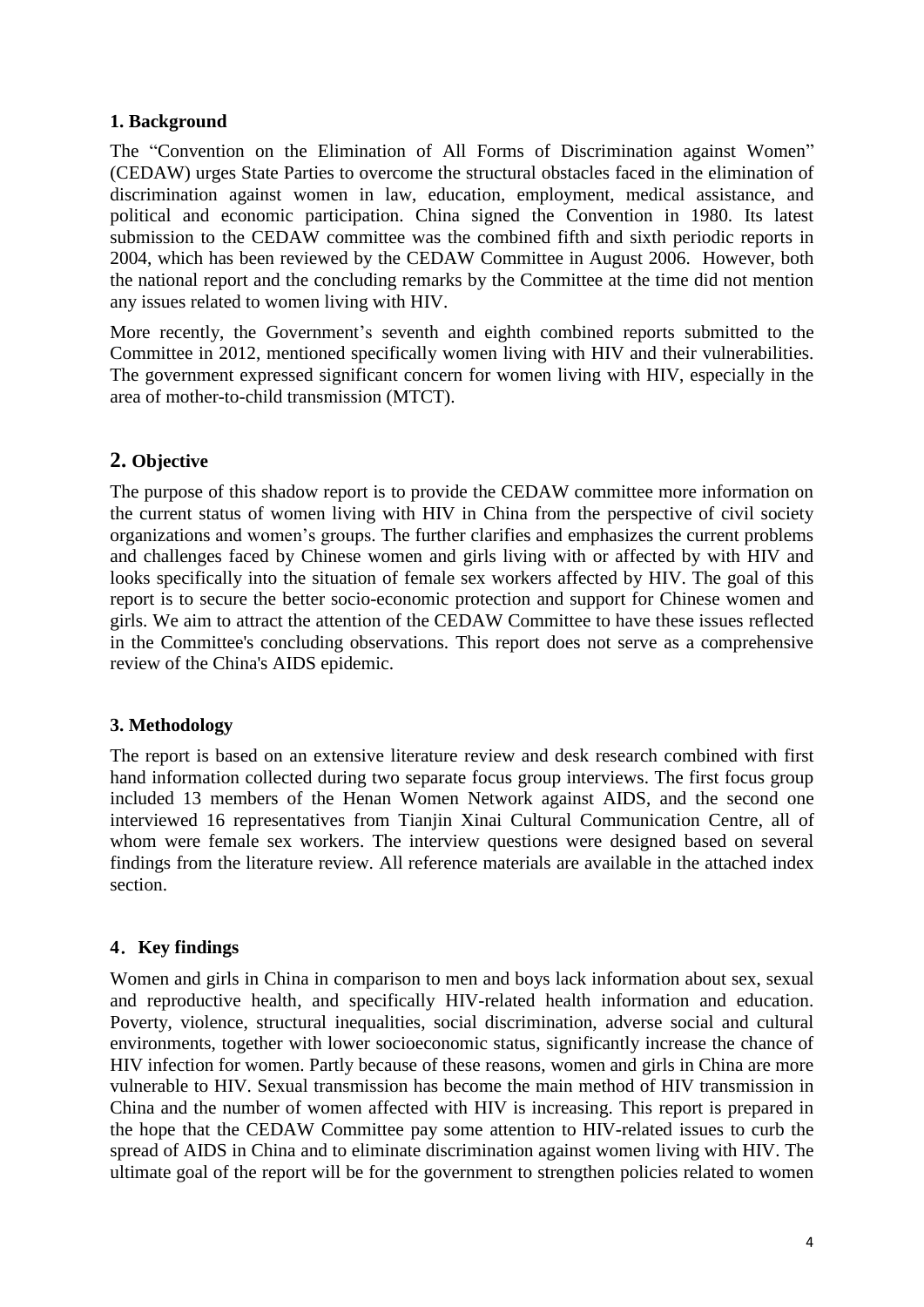living with HIV and intensify its provision of services to women living with or affected by HIV.

# <span id="page-4-0"></span>**4.1 Rates of HIV infection amongst Chinese women are increasing. Female sex workers and women of childbearing are particularly vulnerable to infection.**

# <span id="page-4-1"></span>**4.1.1 HIV infection among women is on the rise, with the male-female infection ratio shrinking each year.**

In recent years, the number of women who are infected or affected by HIV in China is on the rise, and this is having negative consequences on the overall national response to AIDS. Since 2007, sexual transmission has slowly surpassed drug use as the main mode of HIV transmission in China, becoming the main method of transmission, with an increase from 42.3% in 2007 to 89.9% in 2013. At the same time, this was accompanied by a clear increase over the same period in the number of new infections among women living with HIV. This increased from 14,633 in 2007 to 21,689 cases in 2012, representing an annual growth rate of 8.4% [1]. Among China's annual newly reported HIV cases, the proportion of male-to-female cases rose from 5:1 in the 1990s to 2.3:1 in 2009 [2]. Data on the female to male ratio of new HIV cases from Guangdong, Guangxi and Yunnan provinces show an increase from 12.5% 17.1%, 15.5% before 2000 to 23.6%, and 31.6%, 40.3% in 2009 respectively.

The overall HIV prevalence among female sex workers remains at a low level. The HIV infection rate over the years is lower than 0.5%. However, female sex workers are increasingly vulnerable to infection (see below) and in some areas the population of female sex workers living with HIV is increasing. For example, in the city of Guangzhou, Guangdong Province, HIV prevalence among female sex workers rose to 3.2% in 2003 [3].

In recent years, part of the National AIDS sentinel surveillance data has recorded more than 1% positive rate among pregnant women, which directly contributed to the danger of HIV infection among children [1].

Overall, the impact of AIDS on women's health is not only limited to reduced life expectancy, but also indirectly affects many other life aspects such as women's education, employment, and political status, etc. HIV infection is also one of the major risk factors that causes the deaths of women of reproductive age [6].

# <span id="page-4-2"></span>**4.1.2 Female sex workers are at high risk of HIV infection.**

Due to the increasing socio-economic disparity between rural and urban areas as well as rapid urbanization, a large proportion of the rural labor force, including women, has moved to urban areas in hope of better livelihoods. Because of many limitations faced by migrants in their work environments and their perceived lower social status, access to services and information resources is poor. This is especially true for marginalized female workers who have comparatively low levels of education, limited employment opportunities and meagre resources. Some of the women end up entering the sex industry, which places them into one of the highest risk groups for HIV infection in China [4,5]. In 1995, the Chinese CDC started to set up the first 12 locations for monitoring sex workers infections, which had increased to 157 locations by 2009. While overall HIV infection is increasing, the most worrying sign is the fact that consistent condom usage rates in the past month of commercial sexual activity is still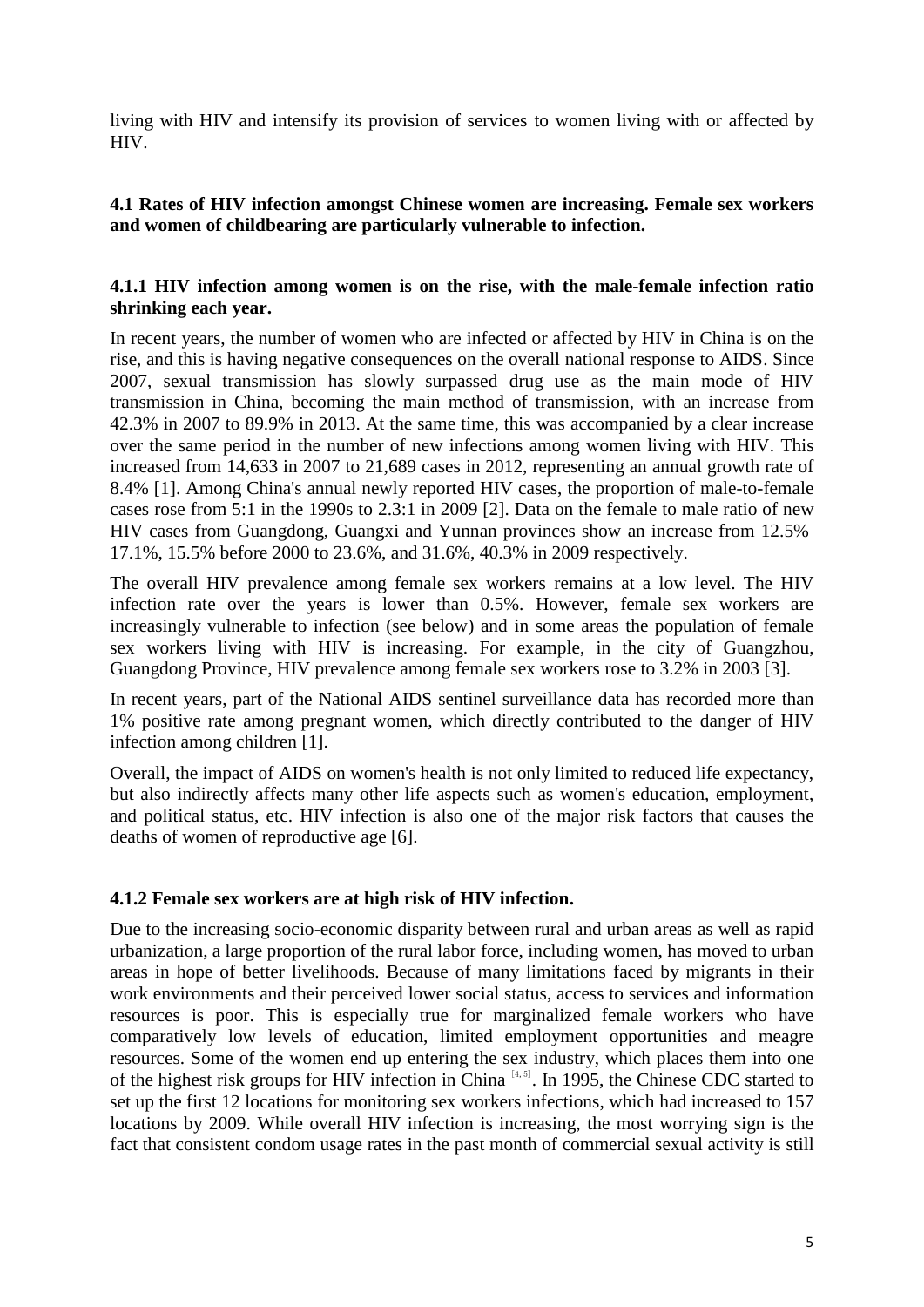very low. The rate has increased from 10% in 1996 to 63.7% 2006, however its average is still only at 37.4% <sup>[6]</sup>.

Qualitative interviews showed that self-awareness about the risks of HIV infection amongst sex workers, especially low-income female sex workers, is still extremely low. They commonly relied on luck and, in order to earn money and conceal their identity, if the customer was unwilling to use a condom, they would still engage in risky sexual behavior with them. This situation is made worse by current local police regulations that treat condom possession as proof of sex work. As anti-prostitution raids by police in a number of provinces are intensifying, these regulations push female sex workers not to use or carry condoms on them. This is exacerbated by generally insufficient education on condom use, the lack of proper knowledge of condom functions which leads to sex workers often have difficulty requesting their clients to use condoms.

Due to inherent inequalities in power relations and strong criminalization of sex work, lowincome sex workers who are subject to abuse, sexual violence and exploitation are unwilling to seek help from the police, which leads to difficulties in protecting themselves and safeguarding their health. Most worryingly, due to societal shaming and sensitivity surrounding the industry, the majority of sex workers do not utilize condoms when engaging in sexual activity with their spouses, cohabiting or intimate partners, often for fear that this would lead to suspicion or judgment on their side. This is promulgating the risk of two-way infections and utilizing sex workers as a bridge to the general population.

# <span id="page-5-1"></span><span id="page-5-0"></span>**4.2 Quality and coverage of HIV-related services needs improvement**

# **4.2.1 Detection and consultation services are gradually improving, but the number of women receiving these services should be improved.**

At present, China has launched two HIV testing and consultation services: a voluntary counselling and testing (VCT) scheme and a provider-initiated testing and counselling (PITC) scheme provided by medical organizations and personnel.

From 2002 up to the present, China has set up over 6000 VCT locations, but the VCT coverage for at-risk groups (female sex workers, etc.) is proportionally low, with the most atrisk groups accounting for only 10.9% of all those who presented for testing. Apart from the Centre for Disease Control, Prevention Centre of Skin and Venereal diseases and community methadone maintenance and treatment clinics, other VCT institutions (medical, women and children, family planning, etc.) have usage rates below 50% <sup>[7]</sup>. Most importantly, a survey conducted in 2010 showed that the usage rates by men of VCT services in the four provinces and cities of Guangdong, Chongqing, Hubei and Henan were higher than those by women.

Aside from this, because part of the testing and counselling points were established in MCH or antenatal clinics, the users of these locations are almost all *pregnant women*; if we exclude this factor then, the real rate of women accessing voluntarily HIV testing and counseling is much lower.

Testing rates are especially low among female sex workers. Results from qualitative interviews showed that information regarding testing and counselling aimed directly at female sex workers is insufficient and that intervention coverage and intervention efforts are sorely lacking, especially amongst low-income sex workers. This increases their own as well as their partners' vulnerability to HIV.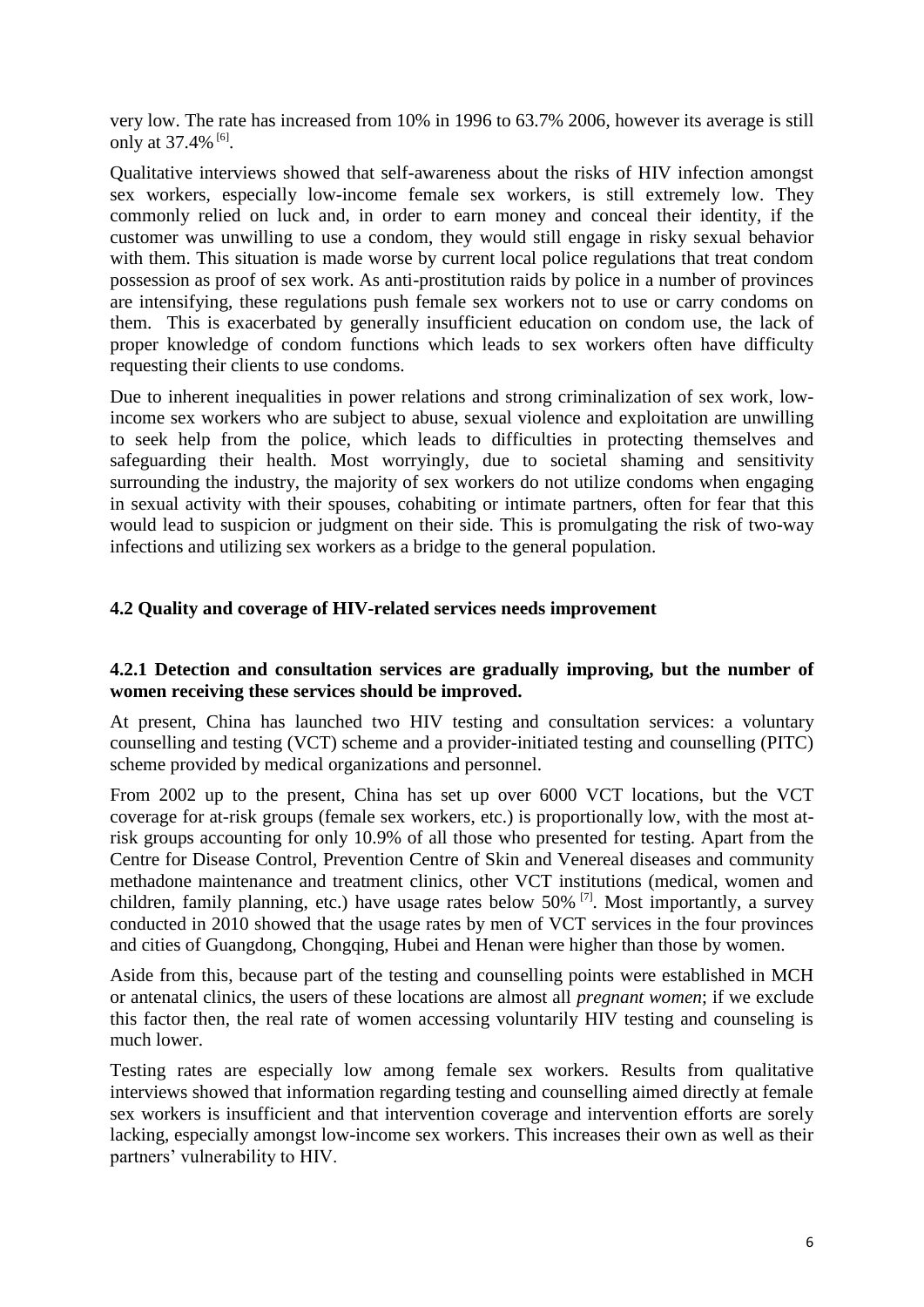# **4.2.2 Informing spouses reduces the risk of spousal transmission, but condom usage still needs to be increased.**

Spousal transmission is an important channel for sexual transmission of HIV and represents a larger threat to women than men. Amongst women living with HIV in China, 31.7% reported having been infected by their spouse, whereas for male heterosexual carriers this proportion was only 6.8%. In certain areas, there is a clear upward trend in the proportion of women infected by their spouses. For example in Guangdong, Guangxi, and Henan the proportion of females who had been infected by their spouses or intimate sexual partners grew from 7.2%, 16.7% and 42.9% respectively in 2001 to 49.8%, 42.4% and 60.8% in 2009<sup>[8]</sup>.

Informing spouses is a measure to prevent and control the spread of HIV through changing the behavior of individuals and groups and is, to some extent, an efficient way to prevent instances of secondary infection<sup>[17]</sup>. China has instituted policies regarding informing spouses in some regions<sup> $[18-22]$ </sup>, aimed at encouraging people living with HIV to inform their partners. These policies have played an important role in supporting spouse-informing initiatives, and have raised people affected by HIV and patients' knowledge  $[23]$ . According to the results of surveys carried out in six counties and cities in Yunnan, Henan, Sichuan, Guangxi, and Chongqing, the spousal informing rate of females living with HIV and patients stood at 63.9%, higher than that for males living with HIV  $(47.6\%)^{[24]}$ .

Supporting the correct usage of condoms can also be an efficient method of preventing the spread of HIV<sup>[25, 26]</sup>. As research shows, condom usage by men living with HIV in the past 3 months of sexual activity with their intimate sexual partners stood at only 48.9% <sup>[8]</sup>. After learning of their spouse's infection, 86.9% indicated that condom use increased during sex with their spouses but the rate of those who used a condom every single time they had sex stood at only 56.6%. Most worryingly, there were still 12.1% of the survey respondents who said they never used condoms when engaging in sexual activity with their partners, illustrating that the HIV transmission risk from spouses is still relatively high  $[27]$ . Under the constraints of the traditional concept of sex, not only do women occupy a lower status in sexual matters – passive and vulnerable – but also their basic grasp and knowledge of sexually transmitted diseases and HIV is comparatively weak and their ability to use condoms undermined. The majority of women are only found to be living with HIV during the course of pregnancy and childbirth or after developing AIDS themselves.

# **4.2.3 Antiretroviral therapies and follow-up coverage expanding year by year, but some challenges remain.**

According to the 2011 AIDS epidemic evaluation report, as of September 2011 there was a national total of 133,524 people receiving free antiretroviral treatment in China. Coverage for antiretroviral treatment rose from 62.0% in 2009 to 73.5% at the end of September 2011. There was no discernible difference in men or women receiving ART. Results of the National Eleventh Five-year plan for major science and technology research verified that antiretroviral medication can reduce the risk of transmission in an HIV-discordant couple by 66%. Relevant statistics shows that for "discordant families," in which one partner is positive, the rate of antiretroviral coverage rose from 44.9% in 2010 to 58.1% in 2011. Even though this made more progress in 2012, the total rate still stands at only 64.8%.

Comprehensive follow-up and management of HIV patients needs to be improved. The proportion of Chinese HIV patients receiving standardized follow-ups and CD4 counts has increased from 78.5% and 62.5% respectively in 2009 to 84.3% and 72.7% in 2011. At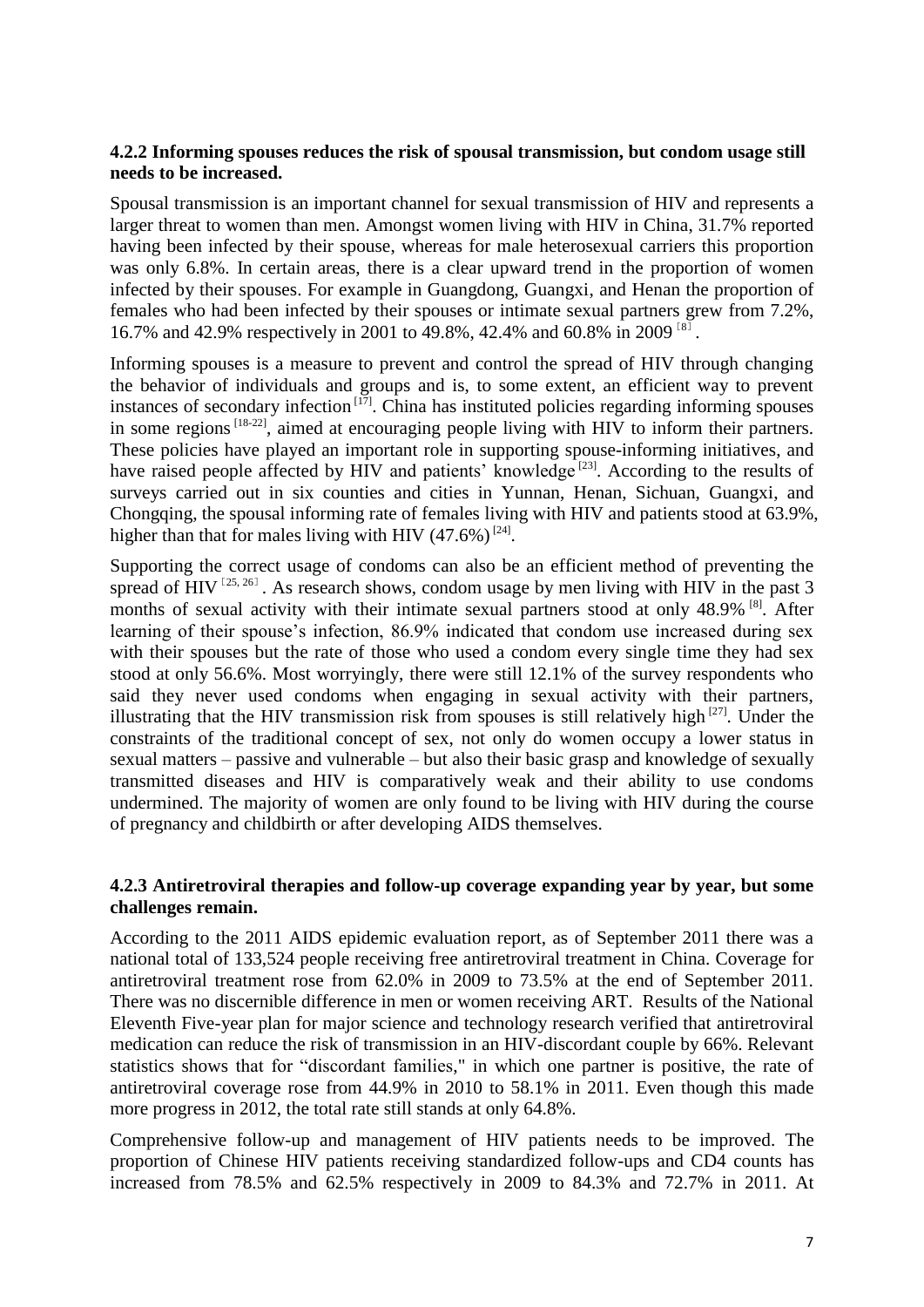present, results of quantitative interviews show that respondents are comparatively satisfied with follow-up services. However access to this services remains an issue in certain areas and female patients state that communication is easier and leads to potentially better results when NGOs or independent organizations are conducting the follow-ups.

# **4.2.4 PMTCT work has made progress, but still requires standardization.**

In order to reduce the risk of mother-to-child transmission, China established dedicated centres in 2002. In 2006, the Ministry of Health produced the "Guidelines for strengthening PMTCT" and in 2008 revised the national "Programme for implementing PMTCT." In 2011, the Ministry issued the "Notice of the published 'prevention of AIDS, syphilis and hepatitis B MTCT implementation'," which further expanded the work of PMTCT services and integrated prevention of AIDS, mother to child transmission of syphilis and hepatitis B to form a more robust PMTCT policy.

In 2011 HIV counseling and testing services were provided to over eight million pregnant women, with testing rates reaching 92.9%. The proportion of HIV positive pregnant women who received antiretroviral treatment stood at 74.1% and with infant antiretroviral medicine use reaching 85.2%. The rate of babies born with HIV from an infected mother stood at 7.4%, a decrease from 8.1% in 2009, but the proportion of pregnant women who are both HIV positive and using infant antiretroviral drug still needs to be increased and standardized.

# **4.3 HIV positive women still face serious stigma and discrimination.**

According to the report of the "China HIV Discrimination Survey" published in December 2009 by UNAIDS, there was a substantial percentage of those in the medical industry (26%), government workers group (35.3%) and professors group (36.2%) who displayed either 'discriminatory' or 'strongly discriminatory' attitudes or behaviors towards individuals after learning of their HIV status. In 2013, a survey on discrimination against people living with HIV was conducted in seven Chinese provinces with a total of 514 HIV positive women interviewed. After contracting HIV, women who felt stigmatized and suffered from low selfesteem stood at 61.3% and 54.9% respectively.

Finally, psychologically, HIV positive women face numerous concerns, with the percentages of those fearing verbal abuse, fearing about being talked about, fearing rejection, fearing losing friends, and fearing loss of social occasions like meals with colleagues standing at 71.6%, 89.1%, 80.7%, 73.3% and 65.6% respectively. As such, HIV positive women still face a serious degree of stigma and discrimination.

# **4.3.1 Discrimination in health-care settings**

Discrimination or prejudice against people living with HIV is serious, especially with regards to their medical treatment [38]. There are occasional reports that women living with HIV have found it difficult to be treated by doctors or to receive surgery. In some places, there have even been circumstances where patients have been sent back and forth, resulting in negative health impacts and even led to life-threatening situations [40]. The results of a survey conducted in four Chinese provinces on 100 female AIDS patients showed that 20% believed that they were subject to discrimination by medical staff because of their HIV status and sex [41].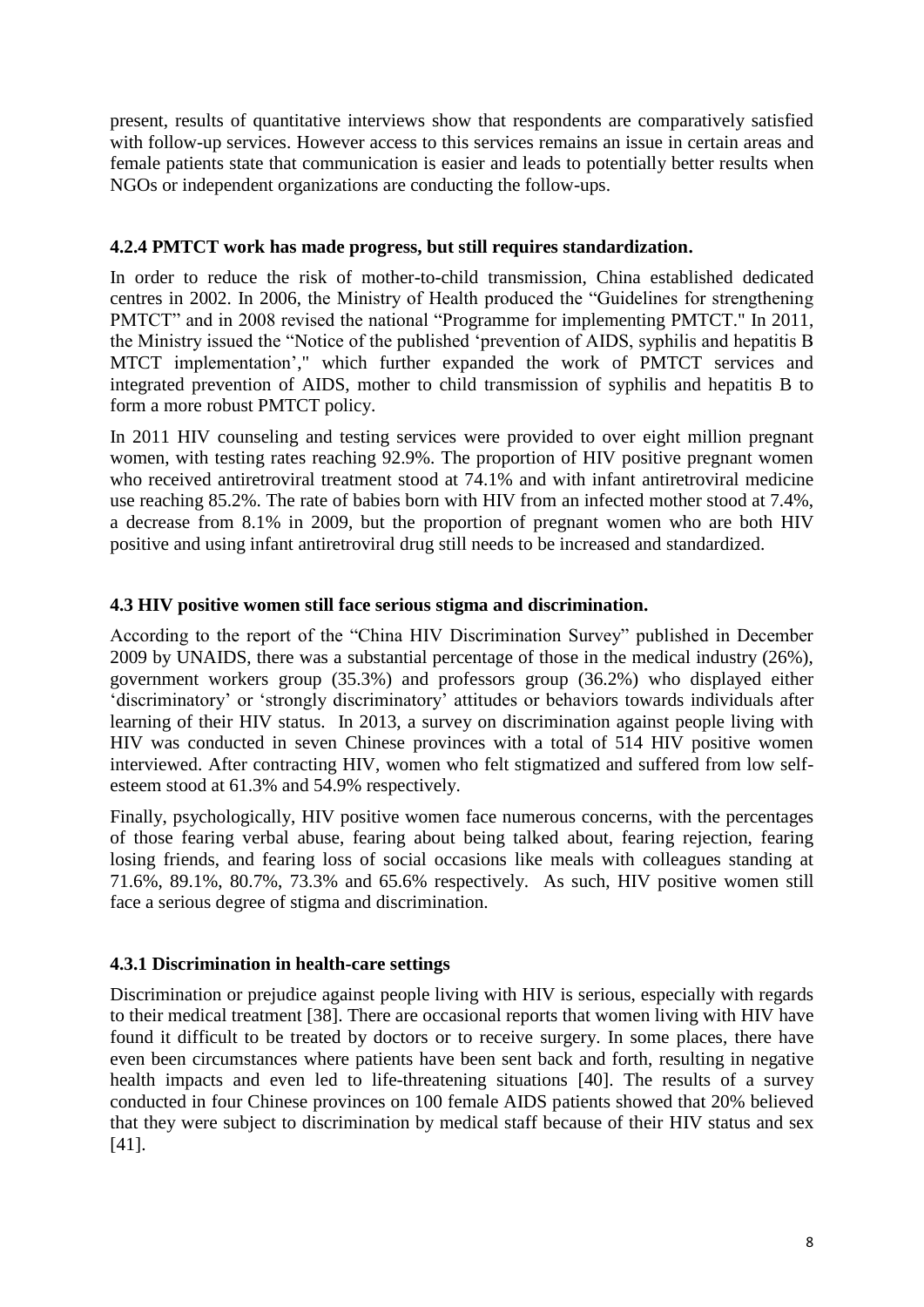Qualitative interviews have also shown that survey participants have experienced doctors who used different excuses to hesitate on treatment, covertly refuse treatment, or conduct alternative treatment. Due to discrimination, some people choose to give up treatment, or opt for less reputable and informal small clinics. Discrimination or prejudice against women with HIV is serious, especially healthcare settings.

# <span id="page-8-0"></span>**4.3. 2 Discrimination in employment settings**

A study in 2013 about discrimination towards women living with HIV revealed that, among 876 women, 8.4% were fired by their employers, 6.4% resigned because of pressure from themselves, 2.7% were rejected employment during job seeking because of HIV, 2% lost promotion opportunities, and 38.5% had simply given up applying for certain jobs.  $^{[39]}$ 

Qualitative interviews show that women living with HIV are afraid of exposing their status because of bad health and the side effects of treatment and worry that this will difficulties in their work environments. These pressures move some women to voluntarily resign but in most cases women living with HIV loose promotion opportunities and often get fired because of their HIV status.

# <span id="page-8-1"></span>**4.3.3 Strong social stigma leads to self-stigma**

Women who live with HIV/AIDS have their social activities largely influenced by the severe shaming and sense of inferiority that they receive from the discrimination and isolation from family and society. A study in 2013 about discrimination towards those with HIV revealed that, among females, those who avoided social activities, kept a distance with relatives and friends, worried about employment physical check-ups, afraid to seek jobs, moved because worried that neighbors would find out and thus did not dare to go to hospital/clinics when sick were 59.9%, 51.4%, 30.4%, 19.5%, and 28.2% respectively. <sup>[39]</sup>

Qualitative interviews also found out that the relatives, colleagues and neighbors were reluctant to interact with women after they knew they were HIV positive. Isolations made it difficult for them to lead a normal life.

#### **4.3.4 Impact on women's reproductive health, family life and domestic violence**

Several studies on Chinese women living with HIV show how between 11% and 15% of women who are married or have intimate sexual partners go through forced abortions enacted by medical personnel or birth control departments. While more data on this phenomenon needs to be created, we do know that 43.5% of medical personnel believe that HIV positive pregnant women should have forced abortion or sterilization [42].

Qualitative interviews show that in a family with one HIV positive member, HIV negative women are subject to unsafe sexual behavior, and therefore run a higher risk of HIV transmission. On the other hand, when the woman happens to be positive she is often forced to divorce because of her HIV status, and often suffers from emotional and physical abuse and violence. Some have indicated that, even if the woman does not divorce, the family would keep a distance and isolate her in daily life.

#### <span id="page-8-3"></span><span id="page-8-2"></span>**4.4 Protective regulations and laws are relatively solid, but their implementation is weak.**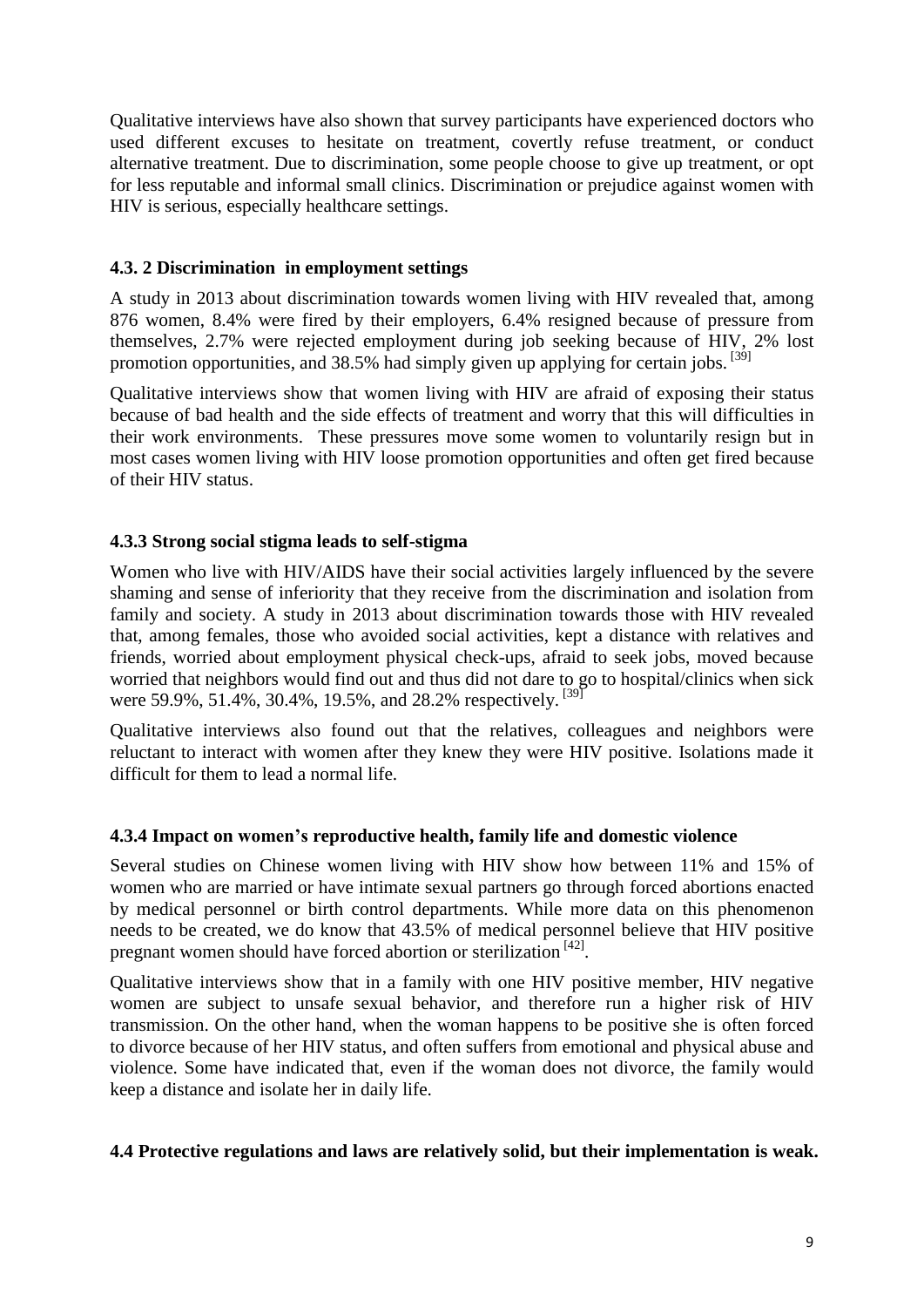#### **4.4.1 Relevant laws on AIDS prevention and control in China.**

Both the *"Law on the Prevention and Treatment of Infectious Diseases"* revised by NPC in 2004 [43] and the "*Regulation on the Prevention and Treatment of AIDS"* approved by the State Council in  $2006$ <sup>[44]</sup> stipulate that any employer or individual should not discriminate against HIV positive people and their relatives. The administrative regulations from 2006 also stipulate the marriage, employment, healthcare, education and other legal rights of HIV positive people. A series of other national laws, regulations, prevention, and treatment plans all address the importance of preventing female infections and protecting the rights of women living with HIV. <sup>[45-51]</sup>

General laws that are suitable for HIV- related rights in China include<sup>[52]</sup>: law on blood and blood products<sup>[53-55]</sup>; law on drug and drug usage<sup>[56]</sup>; law on sex and marriages<sup>[57]</sup>; law on the protection of women's rights<sup>[58]</sup>; law on maternal and infant health<sup>[59]</sup>; law on social security such as health, social welfare, and legal aid etc.<sup>[60]</sup>; and the law relating to education and employment (with possible discrimination) $[61-63]$ , etc.

# <span id="page-9-0"></span>**4.4.2 Right to Privacy and general legal literacy**

Studies have found that people living with HIV often do not seek help from the government or society in order to avoid perceived stigma and discrimination<sup>[64]</sup>. Only 5% of people living with HIV would consider using legal aid services, for example. The main reason not to apply for legal aid is their worry about revealing their identity to the public during legal proceeding or even legal consultations<sup>[52]</sup>. More generally, most women affected by HIV from rural areas and ethnic minority regions barely know about HIV prevention and treatment and even less about the relevant laws and regulations in place to protect them [65].

Most importantly. although the law clearly stipulates that relevant organizations should protect the privacy of HIV patients, in reality privacy remains as a significant issue. Interview results from the research team have shown that some medical professionals have a weak sense of the law and often compromise the privacy of women. In instances such as public housing application, petition, and medical care, responsible organizations did not protect the privacy of the patients and personal information was then leaked out.

#### <span id="page-9-1"></span>**4.4.3 Contradictions in laws, regulations, and AIDS prevention strategies.**

There exist large contradictions among laws, regulations, and AIDS prevention strategies, such as in: *the strategy for effective AIDS prevention, treatment, care, and support for sex*  workers; The Penal Code<sup>[66]</sup>; Law on the Administrative Punishment of Public Security <sup>[67]</sup>, *NPC Standing Committee's Decision on Prohibiting Prostitution,* [68] and *State Council's Notice on Further Strengthening AIDS Prevention*<sup>[69]</sup>. In general, while all HIV-related strategies and policies focus on protecting the rights of PLHIV, including women, all the above-mentioned laws and policies contain clauses on combating illegal prostitution and licentiousness activities. These criminal laws are better enforced than AIDS regulations and lead to a scenario where HIV-related policies are ignored for the benefit of public security. Two additional examples of such discrepancies are related to household registration and working for the civil service. China has a huge population migrating between rural and urban areas and among different cities. While most HIV policies push for nation-wide free and accessible treatment services, some other regulations force people to access medical services (or any other social service) in their local household registration area. This has prevented many people, especially women, from receiving treatment. Also, while most AIDS policies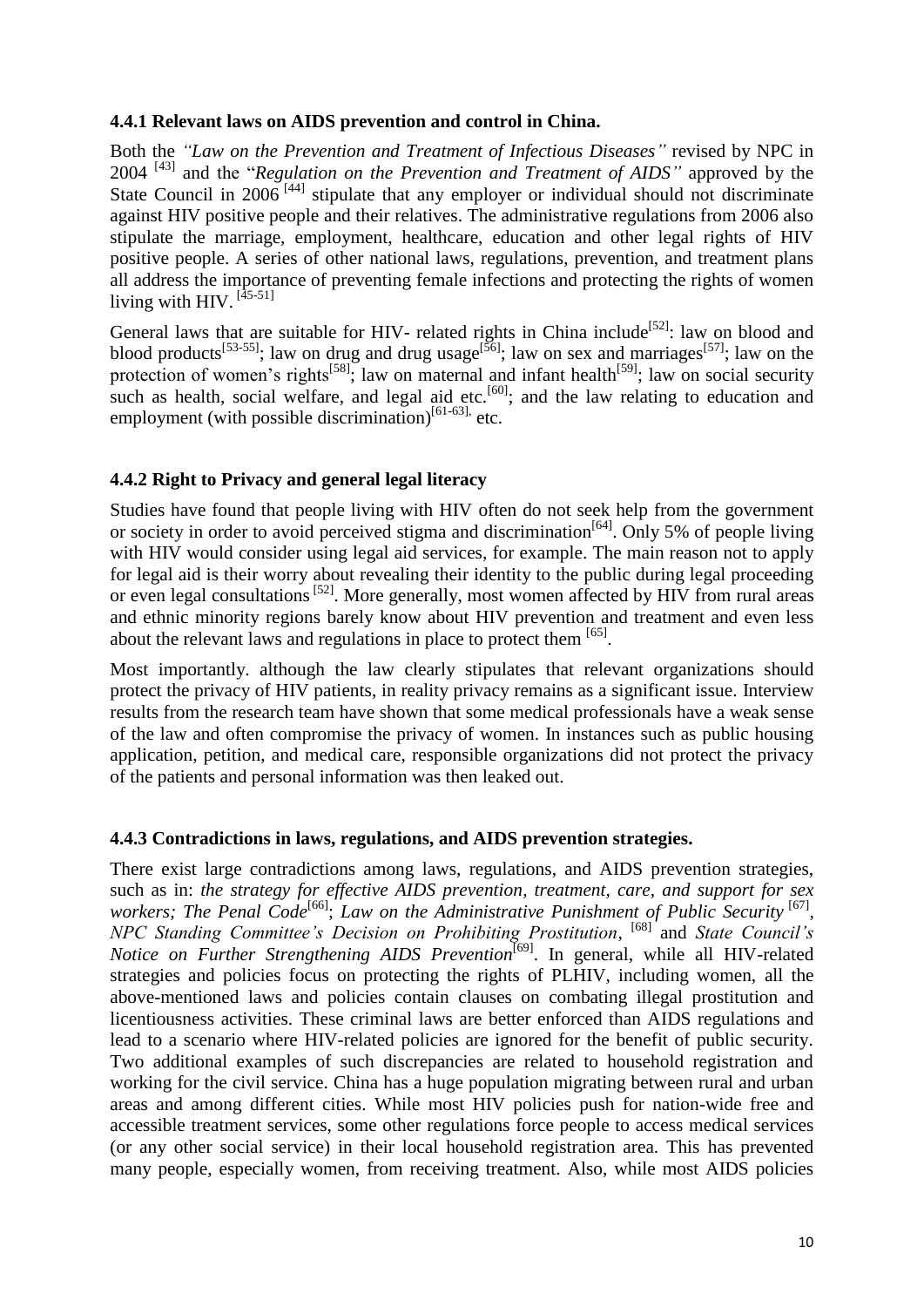have anti-discrimination clauses in employment settings, the national civil service still has a requirement for an HIV test as part of their final entry-level exam. HIV-positive people are not allowed to join the civil service.

Additionally, qualitative interview has shown that the police use condoms as evidence of sex work during anti-pornography campaigns. This policy has made the popularization and awareness campaign for condoms more difficult and has increased the vulnerability of women to HIV. Therefore, relevant law and regulations need to be improved to build an environment that is conducive for effective AIDS prevention.

Finally, although a series of policies and laws address the importance of preventing female infections, at the implementation level there is currently insufficient action towards this goal. For example, we have yet to see any state-sponsored analysis or surveys on the current prevention strategies of female infections <sup>[70]</sup>; the national AIDS prevention budget does not have a budget specific for prevention activities among women, and there are no prevention strategies targeting specifically females, such as the promotion of female condoms.

# <span id="page-10-0"></span>**5. Conclusions:**

**5.1** The HIV epidemic among women in China is on the rise, with the male-female ratio shrinking, and women being increasingly affected by AIDS. Female sex workers are particularly vulnerable to HIV infection and are not aware of the risks and means of protecting themselves. This is shown by the fact that condom use remains extremely low. Strategic information, health checks and consultations for female sex works are weak, breadth and depth of interventions is insufficient.

**5.2** Women living with HIV are still facing serious discrimination and humiliation in health care, employment, and education settings. Social stigma is extremely high and denies women normal social interactions and lives. HIV status has a huge impact on women's reproductive health and family life. Domestic violence against them is pervasive and phenomena such as forced abortions are still too common.

**5.3** Women are able to access most HIV-related services, but voluntarily acceptance of consultations and testing is low. Treatment, follow-up, and maternal and infant care have increased coverage, but the ratio of treatment needs improvement and standardization. The role of female-led community organizations and NGOs in AIDS prevention needs to be strengthened.

**5.4** Although HIV sensitive laws and regulations exist, their implementation is weak. Strong criminal laws against prostitution are better enforced and are having a negative impact on the response to HIV. In particular, local police regulations that use condom possession as proof of sex work push most female sex workers not to carry or use condoms. Most women who are discriminated because of their HIV status have a weak sense of using laws and regulations to defend their rights. Some aspects of the laws, regulations, and AIDS prevention strategies are contradictory, and social gender sensitivity and effective measures preventing HIV infection for women need to be strengthened.

# <span id="page-10-1"></span>**6. Recommendations**

**6.1** The government needs to redouble its gender sensitive efforts in the prevention of HIV among women, support a national analysis of current trends and develop specific responses targeting women living with or most vulnerable to HIV. A new HIV prevention strategy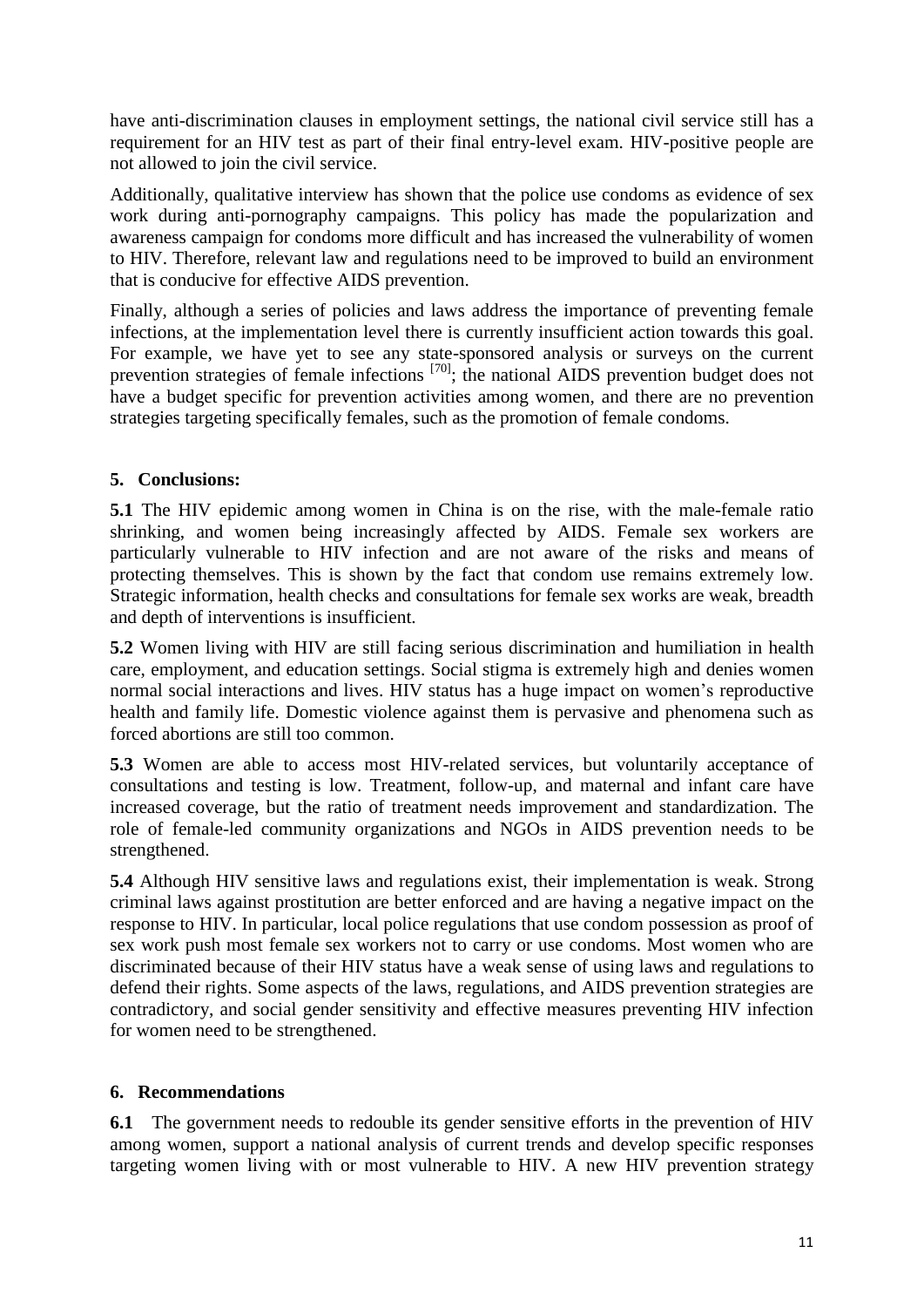focusing on women needs to be adopted and be supported by an increase in specific budgetary support.

**6.2** Provide financial, technical and political support to NGOs and make full use of their ability to reach vulnerable women. Especially community organizations that are female-led and support and care for female sex workers and women living with HIV. Develop new HIV prevention information and intervention services, especially regarding testing, follow-up care, and specifically for high-risk groups such as female sex workers. Provide stronger social care and support for HIV positive women.

**6.3** Further facilitate a social environment with less or no discrimination for women living with HIV. Prohibit hospitals from refusing treatment or discriminating against them. Implement and improve relevant regulations, strengthen monitoring and law-enforcement of these. Reform some of the outdated public security regulations that are negatively impacting the national AIDS response and vulnerable women.

# **Annex 1 - CEDAW articles that relate to women living HIV**:

Article 1: Eliminate definitions which discriminates women;

 Article 2: Demand State Parties to condemn all forms of discrimination against women, to establish a legal framework in order to provide protection to eliminate discrimination of women and ensure equality

- Article 11: State Parties shall adopt appropriate measures to eliminate discrimination against women in the field of employment in order to ensure, on the basis of equality of men and women, the same right to work, employment opportunities and equal remuneration; the right to free choice of profession and employment; the right to social security; the right to protection of health and to safety in working condition, including the safeguarding of the function of reproduction.
- Article 12: States Parties shall take all appropriate measures to eliminate discrimination against women in the field of health care in order to ensure, on the basis of equality of men and women, access to health care services, including those related to family planning.
- Article 14: States Parties shall take all appropriate measures to eliminate discrimination against women in rural areas, ensure to such women the right to have access to adequate health care facilities, to benefit directly from social security programmes, to enjoy adequate living conditions.
- Article 16: States Parties shall take all appropriate measures to eliminate discrimination against women in all matters relating to marriage and family relation to ensure women enjoy the same right to enter into marriage; the same rights and responsibilities during marriage and at its dissolution; the same rights to decide freely and responsibly on the number and spacing of their children; the betrothal and the marriage of a child shall have no legal effect.
- Article 18: States Parties undertake to submit to the Secretary-General of the United Nations, for consideration by the Committee, a report on the legislative, judicial, administrative or other measures which they have adopted to give effect to the provisions of the present Convention and on the progress made in this respect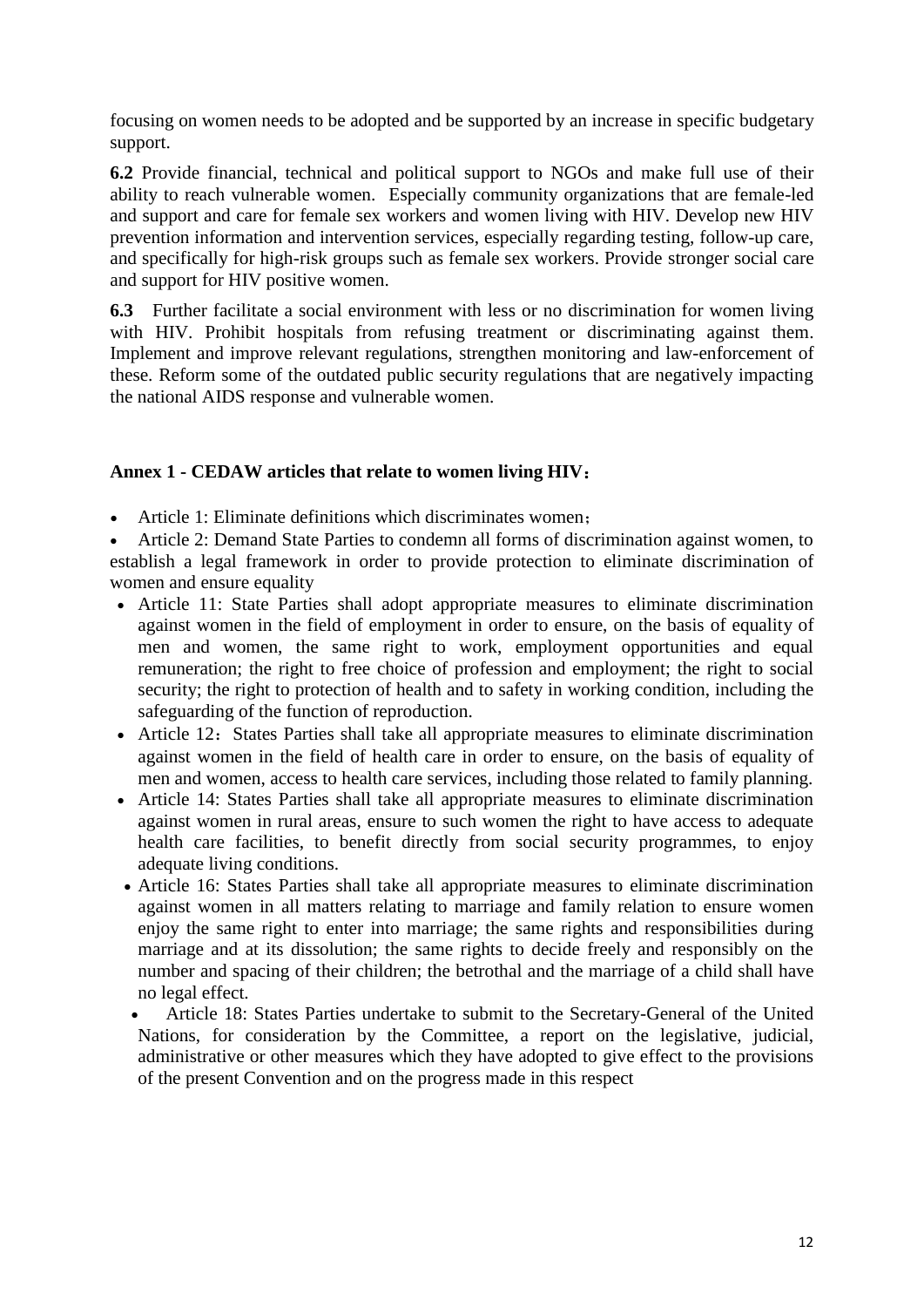#### **References:**

- 1. Li Peilong, Qin Qianqian, Wang Liyan et al., 2007-2012 Epidemiological Analysis of Reported Chinese Female HIV/AIDS Cases 2007-2012. Chinese Journal of Women and Children Wealth, 2013(3-4):11-12.
- 2. Malta M, Magnanini MM, Mello MB, et al. HIV prevalence among female sex workers, drug users and men who have sex with men in Brazil: a systematic review and meta-analysis [J] . BMC Public Health,  $2010$ ,  $10: 317 - 332$ .
- 3. Fu Shenggao, Sun Lina, Meng Xiaojun, Ding Zhengwei, Wang Lu, Analysis of National AIDS Monitoring of Illicit Prostitution 1995-2009. Disease Surveillance, 2010, 25(11):850-853.
- 4. Pan Suiming, Huang Yinyying, Li Dun (2006). Analysis of HIV problem in China. China Social Science, 2006(1): 86-95.
- 5. Zhang Konglai, Zuo Qun. (2001). Relationships between the commercial sex Activities and the transmission of HIV/AIDS. Basic & Clinical Medicine, 1-8.
- 6. Qu Shuquan, Sun Xinhua, Zheng Xiwen, et al., Establishment of Chinese AIDS Surveillance and 1995 Monitoring Report  $\begin{bmatrix} J \end{bmatrix}$ . Chinese Journal of AIDS & STD, 1996, 2 (5): 193 -197.
- 7. Xiong Ran, Mao Yurong, Li Zhijun, Chenyuan. Experience of AIDS testing and counselling pilot points provided by medical personnel. Chinese Journal of AIDS & STD, 2010, 16(3):262-264.
- 8. UNAIDS, National Center for AIDS/STD Control and Prevention, China CDC. Gender Analysis of Data on HIV Epidemic and Response in Six Provinces (Guangdong, Guangxi, Yunnan, Henan, Hubei, Chongqing) [R]. Beijing, 2010.
- 9. Fang Qingyan, Li Junjie, Cui Wenqing et al., Analysis of Yunnan CDC 2011 -2012 voluntary counselling and testing (VCT) positive cases. Journal of Dermatology and Venereology, 2013, 35(5):296-298.
- 10. Zhang Hui, Yang Yanjun, Qin Xiaojie, Tan Hualin, et al., An analysis on PITC Pilot in Maternal and Child Care Service Centre, International Medicine & Health Guidance News, 2012, 18(6):752-755.
- 11. Chinese Ministry of Health, UNAIDS, WHO. 2011 Estimation of AIDS epidemic, epi2011.
- 12. Zhang Junhui, Li Yuling, Wumai Erjiang et al., Analysis of HIV testing for 71 spouses of AIDS infector/patients [J]. Endemic Diseases Bulletin, 2008, 23(3): 44-45.
- 13. Guo Xiaojia. Current situation for HIV/AIDS patients identified before 2002 and their spouses in Chongqing City [J]. Chinese Journal of AIDS & STD, 2007, 13(2): 161-162.
- 14. Li Chunlan, Shi Jianchun, Lu Qianchao et al., Analysis of Infection of HIV Positive cases via Homosexual Behaviors in Nanyang in 2007 [J].Chinese Primary Health Care, 2008, 22 (9): 65.
- 15. Fang Liwen, Wang Linhong, Wang Qian et al., Study on Characteristics and Infected route of 572 Cases Maternal Women living with HIV Infection in Four Provinces[J].Maternal and Child Health Care of China, 2008, 23 (11) :1525-1528.
- 16. Zhang Zhenkai, Deng Yan, Wen Xiaoqing et al., The Survey on HIV Infection Situations and Influencing Factors Between Spouses in Guilin City [J]. Chinese Journal of Disease Control  $\&$ Prevention, 2012, 16 ( 2) : 127-129.
- 17. Mayfield Arnold E, Rice E, Flannery D, et al. HIV disclosure among adults living with HIV.AIDS Care.2008,20:80-92.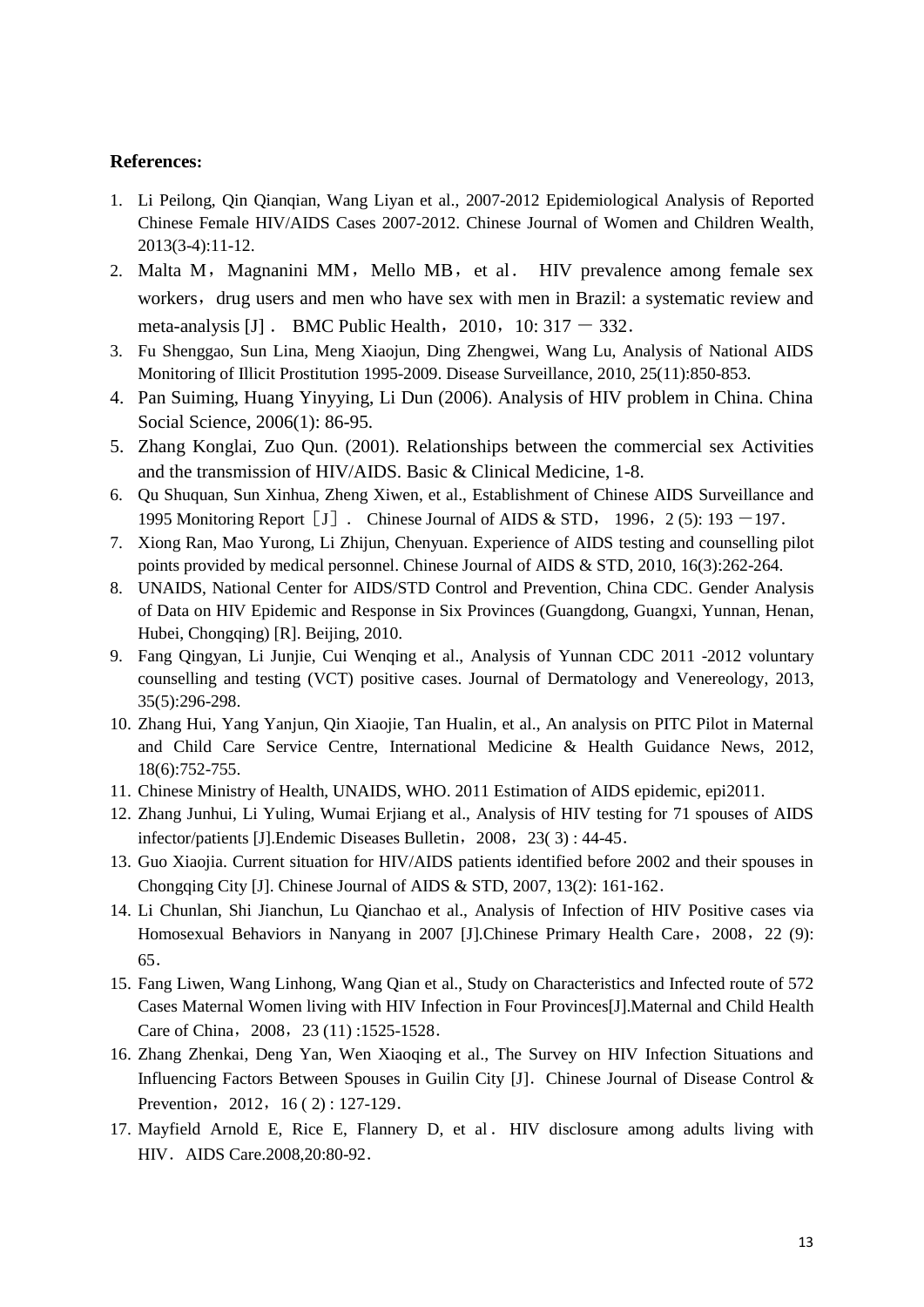- 18. Henan Province Department of Health. Notice from Henan Province Department of Health with regard to further strengthening follow-up management for spouses of HIV positives [Z]. Henan CDC [2005]68, 2005.
- 19. Yunnan Province. Yunnan Provincial Regulations on AIDS prevention and treatment. Notice #51 of Standing Committee of People's Congress of Yunnan Province, 2006.
- 20. Yunnan Province Department of Health. Notice from Yunnan Province Department of Health with regard to the notification HIV testing results [Z].2005.
- 21. Gansu Province Department of Health. Gansu Province Standard of Notification of HIV Positive Testing Results (Tentative). Gansu CDC [2009]271, 2009.
- 22. Zhejiang Province Department of Health. Zhejiang Province Standard of Notification of HIV Positive Testing Results (Tentative). Zhejiang CDC [2007]22, 2007.
- 23. Xu Peng, Liu Kangmai, Lu Fan. Analysis on Status Quo of Spousal Notification of HIV Infectors, Chinese Journal of Health Policy,  $2011, 4(10)$ : 55-59.
- 24. UNWOMEN, UNAIDS, National Center for AIDS/STD Control and Prevention, China CDC. Report on Situation and Response Analysis of HIV Spousal Transmission in Selected Provinces [R].Beijing: 2012.
- 25. Haverkos HW, Edelman R. The epidemiology of acquired immunodeficiency syndrome among heterosexuals [J] . JAMA, 1988, 260 (13): 1922-1929.
- 26. Pauw J, Ferrie J, Rivera Villegas R, et al. A controlled HIV/AIDS-related health education programme in Managua, Nicaragua  $[J]$  . AIDS, 1996, 10 (5): 537-544.
- 27. Zeng Ji, Xin Qianqian, Lu Fan et al., Gender and Its Impact on Condom Use among HIV Male Serodiscordant Couples [J].Chinese Journal of Preventive Medicine , 2013,47 (3):227-232.
- 28. He N, Duan S, Ding Y, et al. Antiretroviral therapy reduces HIV transmission in discordant couples in rural Yunnan, China.PLoS One.2013;8(11):e77981. The study was supported by the National Science and Technology Major Project on Prevention and Treatment of Major Infectious Diseases including AIDS and Viral Hepatitis from the Chinese Ministry of Health.
- 29. http://news.xinhuanet.com/health/2013-12/13/c\_118553276.htm
- 30. Xu Yansheng, Chen Li, Liu Jun et al., Introduction of Kunming HIV/AIDS patients follow-up management<sup>[J]</sup>. Journal of Dermatology and Venereology, 2010,32(3):40-42.
- 31. Wu Zunyou, Liu Yufen. National Plan for Evaluation of Quality of Implementation of Major AIDS Prevention Mechanisms effectively promotes follow-up management of HIV/AIDS infectors and patients. China Health Yearbook, 2012-12-25.
- 32. Li Yan. Progress of Prevention of Maternal AIDS Transmission. Journal of Kunming Medical College, 2012, 11 $(1)$ : 1-3.
- 33. Ministry of Health. Guidance suggestions with regard to prevention of maternal AIDS transmission [Z]. National Center for Women and Children's Health [2006]171,2006.
- 34. Ministry of Health. Notice from General Office of Ministry of Health with regard to further strengthening the prevention of maternal AIDS transmission [Z]. National Center for Women and Children's Health [2008]74, 2008.
- 35. Ministry of Health. Notice from General Office of Ministry of Health with regard to the publication and distribution of Implementation Plan on Prevention of Maternal Transmission of AIDS, Syphilis, and Hepatitis B [Z]. National Center for Women and Children's Health [2011]19, 2011.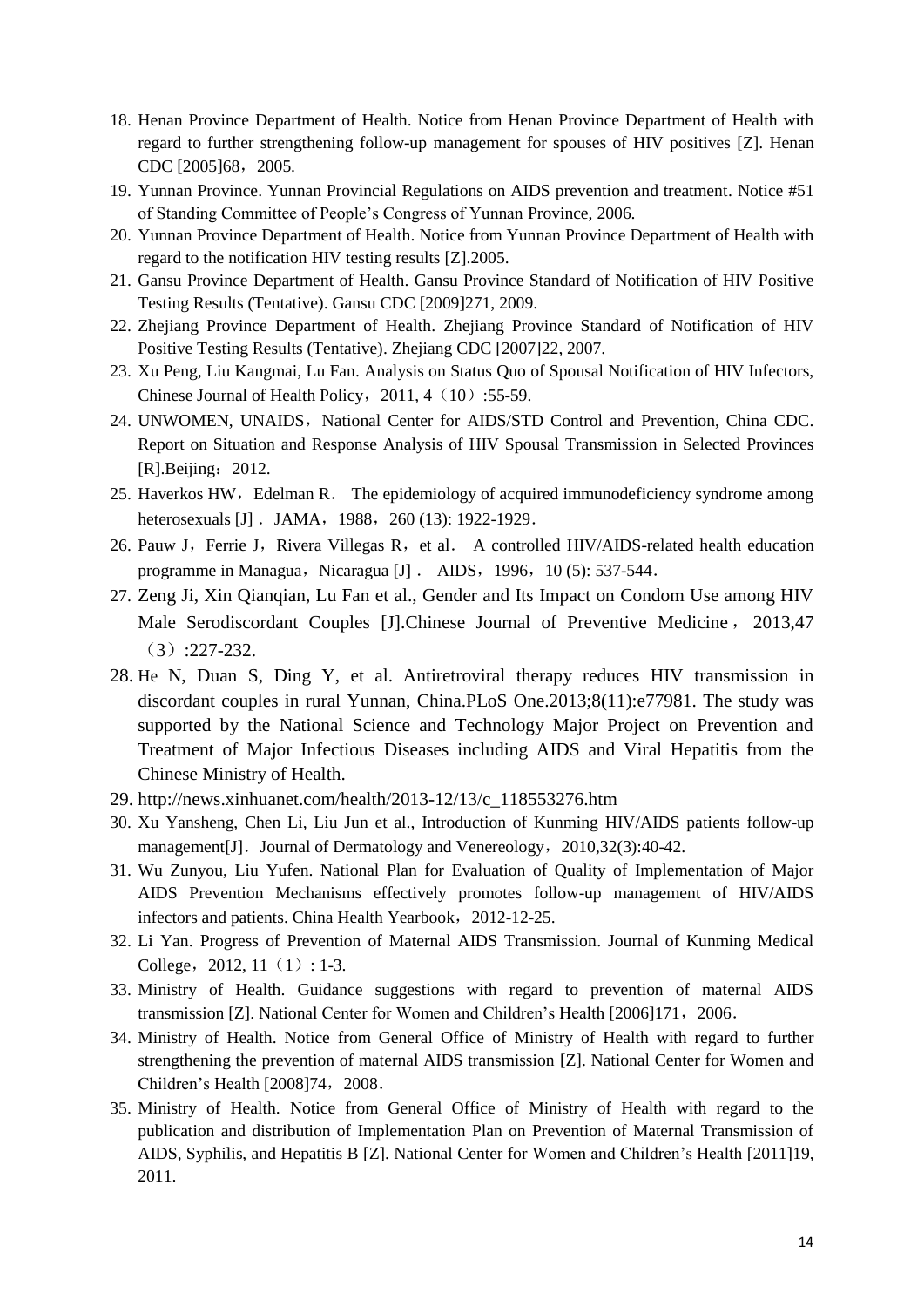- 36. China MOH.2012 China AIDS Response Progress Report.
- 37. Chen Qingfeng, Bu Yitian, Xu Xiyang et al., Policies related to Women affected with HIV/AIDS and Problems in their Implementation. Chinese Journal of AIDS  $&$  STD [J], 2012, 18 (4): 250-253.
- 38. UNAIDS, MSIC China, Social Development Research Institute of Party School of the Central Committee of CPC. Research Report of Discrimination against Chinese HIV/AIDS infectors [R], 2009, 12.
- 39. UNAIDS, National Center for AIDS/STD Control and Prevention, Research Report of the Current Situation of the HIV infectors and AIDS patients in China[R].2013.
- 40. http://blog.cntv.cn/html/93/835693-183655.html.
- 41. Zhang Liping, Current Situation of Discrimination of China's Women Living with HIV/AIDS during Their Medical Visits. 2011.
- 42. Ding Xue, Hao Lijun, Wang Yi et al., Effectiveness Evaluation of Comprehensive Training Against AIDS Related Discrimination among Health Care Workers in General Hospitals, Chinese Journal of Social Medicine, 2009,26(l):46-48.
- 43. Standing Committee of the National People's Congress. PRC Law on the Prevention and Treatment of Infectious Diseases. Executive Order #17, 2004.8.28.
- 44. The State Council, Regulations on AIDS Prevention and Treatment. State Council Order #457, 2006.
- 45. Ministry of Health. Suggestions from Ministry of Health on Strengthening the Prevention and Control of AIDS. 1995.09.26.
- 46. Ministry of Health. Suggestions on the Management of HIV infectors and AIDS patients.1999.
- 47. Ministry of Health. Notice with regard to the Issuance of National AIDS Prevention Strategy (1988-1991). (87) MOH#40, 1987.08.17.
- 48. Ministry of Health. PRC Medium Term Plan for AIDS Prevention and Control (1990 1992).1990.
- 49. The State Council. Notice from the State Council on the publication and distribution of PRC Medium and Long Term Plan for AIDS Prevention and Control (1998-2010). State[1998]38, 1998.
- 50. Disease Control Department of the Ministry of Health. Action Plan for the Containment, Prevention and Treatment of AIDS in China  $(2001-2005)$ . Chinese Journal of Drug Dependence, 2002,11(1):64-67.
- 51. The State Council. Notice with Regard to the Publication and Distribution of the Action Plan for the Containment, Prevention and Treatment of AIDS in China (2006-2010). State[2006]13, 2006.
- 52. Yunnan Righteous Law Firm, Yunnan Daytop Drug Abuse Treatment and Rehabilitation Center, APCASO, IDLO. Report on the Legal Environment and Legal Need on AIDS Prevention Policy, 2008.
- 53. The State Council. Regulations on the Management of Blood Products. State Council Order #208, 1996.12.30.
- 54. Standing Committee of the National People's Congress. PRC Law on Blood Donation. Executive Order #93, 1997.12.29.
- 55. Ministry of Health. Management Mechanisms of Blood Stations. Ministry of Health Order #44, 2005.11.17.
- 56. Standing Committee of the National People's Congress. PRC Law on Drug Control. Executive Order #79, 2007.12.29.
- 57. Standing Committee of the National People's Congress. PRC Law on Marriage.1980.9.10.
- 58. Standing Committee of the National People's Congress. PRC Law on the Protection of Women's Rights. Executive Order #40, 2005.08.28.